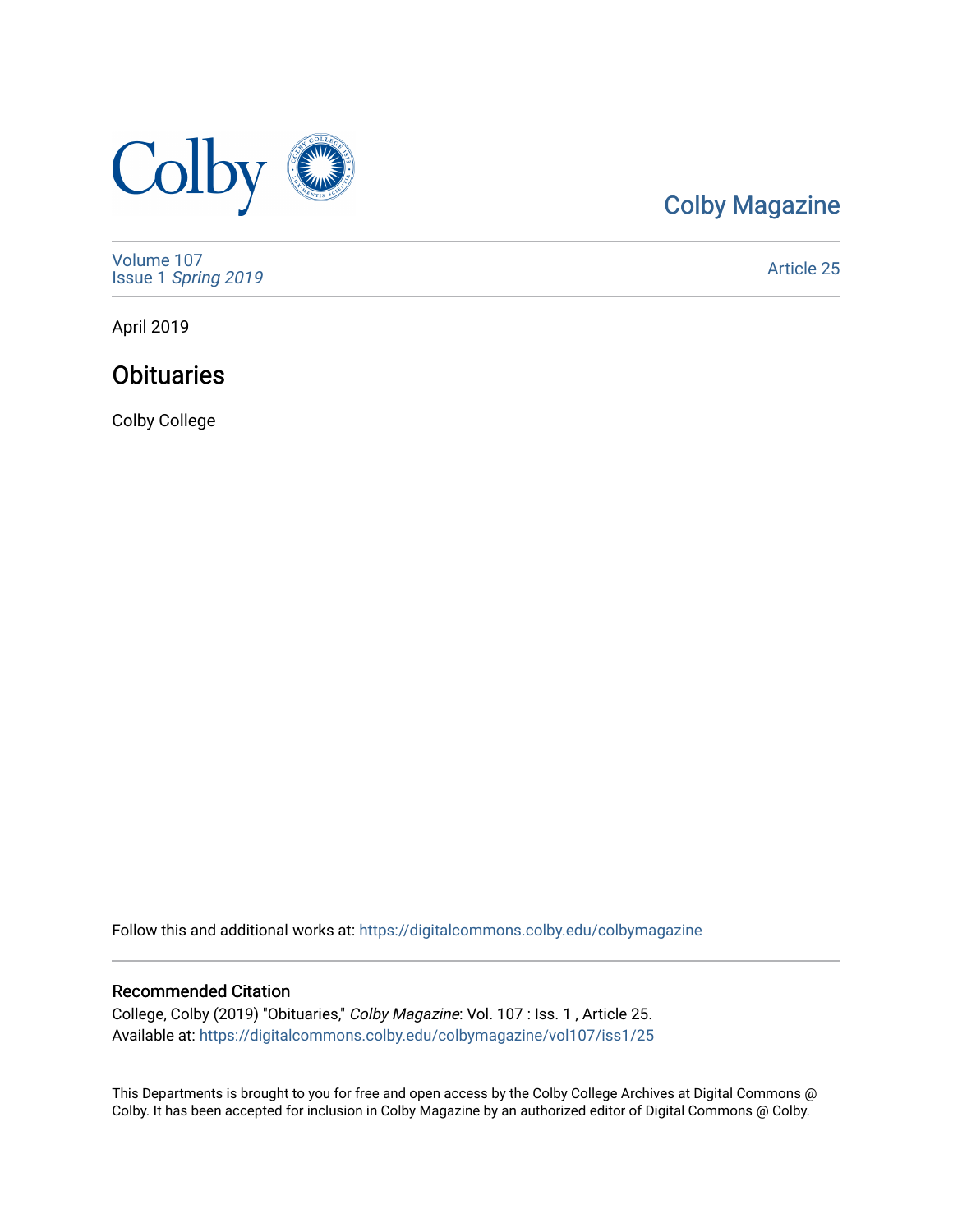# **OBITUARIES**

**Marjorie Towle Stinchfield '39**, Dec. 26, 2018, in Farmington, Maine, at 101. Her adventurous spirit lured her away from early teaching posts in Maine to work at Bausch and Lomb in Rochester, N.Y., to join the Navy WAVES (Women Accepted for Volunteer Emergency Service) during World War II, and to serve as a social worker in Los Angeles. She married in 1947, had children, and lived in Connecticut for 20 years until 1973 when she moved to Maine. Family, home, and church were her primary foci, but she also loved reading in her library, watching the Celtics, snowshoeing, and knitting. Predeceased by her husband, Ray Stinchfield '39, and her brother Maurice Towle '43, she is survived by four children, six grandchildren, and four great-grandchildren.

**Robert E. Wheelock '41**, Oct. 16, 2018, in Minnesota at 99. From 1942 to 1945 he served with the U.S. Army; later, he established a career in insurance, starting as an area claim manager and advancing to an assistant vice president. He was a member of the vestry of his church and served as president of the St. Louis Park Police Civil Service Commission. Landscaping, gardening, and golfing were his hobbies. He and his first wife raised two daughters.

**Barbara Newcombe Cook '45**, Feb. 19, 2017, in Chesapeake, Va., at 93. Her life work revolved around her family and home, where she enjoyed reading, knitting, and making quilts and dolls. Five children, eight grandchildren, and 10 great-grandchildren survive her.

**Hannah Karp Laipson '46**, Feb. 14, 2019, in Worcester, Mass., at 93. After starting her family, she began teaching English, first at Assumption College—from which she earned a master's in English in 1968—and then at Quinsigamond Community College, where she eventually became a full professor. A community activist, she served on boards of Jewish organizations and was chair of the board of Common Cause of Massachusetts, which gave her its Distinguished Service Award. She also received the Mary E. Tobin Award from the Massachusetts Association of Women Deans, Administrators, and Counselors in 1990. She sat on Colby's Alumni Council in the 1990s and was the secretary for her class 1986-91. Her three children, four grandchildren, and two great-grandchildren survive her.

**William A. Crowther '47**, Aug. 15, 2018, in Fairfield, Conn., at 94. He enlisted with the Navy in 1941 leaving Colby as a freshman—attended midshipman's school at Harvard, became an ensign in 1944, and served in the Pacific. He returned to Colby on the G.I. Bill and gave the farewell address for "Senior Day" graduation weekend. He remained in the Naval reserves for 19 years, retiring as a lieutenant, and worked as a copywriter and then creative director for ad agencies in New York City. Later, he moved to the client side of advertising, becoming creative director for the international division of Richardson-Vicks. He loved to sail on Long Island Sound, earned his pilot's license in his late 50s, and became a Connecticut auxiliary state trooper in his retirement. He served on the Town of Westport's planning and

## *Noted*

The forests and fields have lost a loyal steward. Naturalist, activist, and environmental educator **Warren P. Balgooyen '63** died Jan. 11, 2019, in Augusta, Maine. Balgooyen, who left his legacy in trails and nature areas in New York and Maine, was 79.

His childhood in Briarcliff, N.Y., gifted him with self-described Huck Finn experiences along the Pocantico River, setting him up to study biology at Colby, where he belonged to the Outing Club and was a woodsman. He returned to New York after graduation and worked as a technician in the forest pathology lab at Kitchawan Research Laboratory, a



owned by the Brooklyn Botanic Garden. When 200 acres in Teatown, N.Y., were donated to the garden, Balgooyen

field station

took up residence in an abandoned barn on the property, converted it to a nature center, and built trails around the lake, thus creating Teatown Lake Reservation. He served as naturalist and founding director of the reservation, oversaw a doubling of its land, and managed its increasing popularity as a respite from encroaching suburbia. His final project before leaving his post after 20 years was establishing a wildflower island in the lake.

In 1982 he moved with his wife and two children to Norridgewock, Maine, and the 180 acres he bought cheap in 1970. He became a freelance naturalist and landscaper, developing and establishing trails, study areas, and parks in Rangeley, Skowhegan, and Norridgewock. He ran a landscaping business, sold maple syrup, and expanded his farm to 390 acres, on which he created an arboretum and increased the diversity of native shrubs and wildflowers. He wrote a nature column for a local paper and in 1999 was recognized for "excellence in environmental journalism" by the Sierra Club of Maine. Balgooyen lent his extensive knowledge and dedication to the boards of numerous environmental nonprofits, including Maine Audubon Society, Belgrade Regional Conservation Alliance, and Lands for Maine's Future, to which he was appointed by Governor Angus King in 1997. "He has been a conservationist all his life in deed as well as in philosophy," wrote the *Somerset Gazette* upon his appointment.

Balgooyen was a longtime member of the Somerset Grange, the Norridgewock Historical Society, and the Congregational church, where he sang in the choir. Hiking, canoeing, mowing fields, creating ponds for water lilies and salamanders, and teaching adult ed were other activities to which he brought his thoughtful passion. He is survived by his wife of 50 years, Helen (a nurse in Colby's Health Center), two children, four grandchildren, and two siblings.

*—Laura Meader*

*Editor's note: Beginning with this issue,* Colby Magazine *will spotlight an obituary selected from the many notices we receive. As in the case of Warren P. Balgooyen '63, we will strive to tell readers about a life well lived.*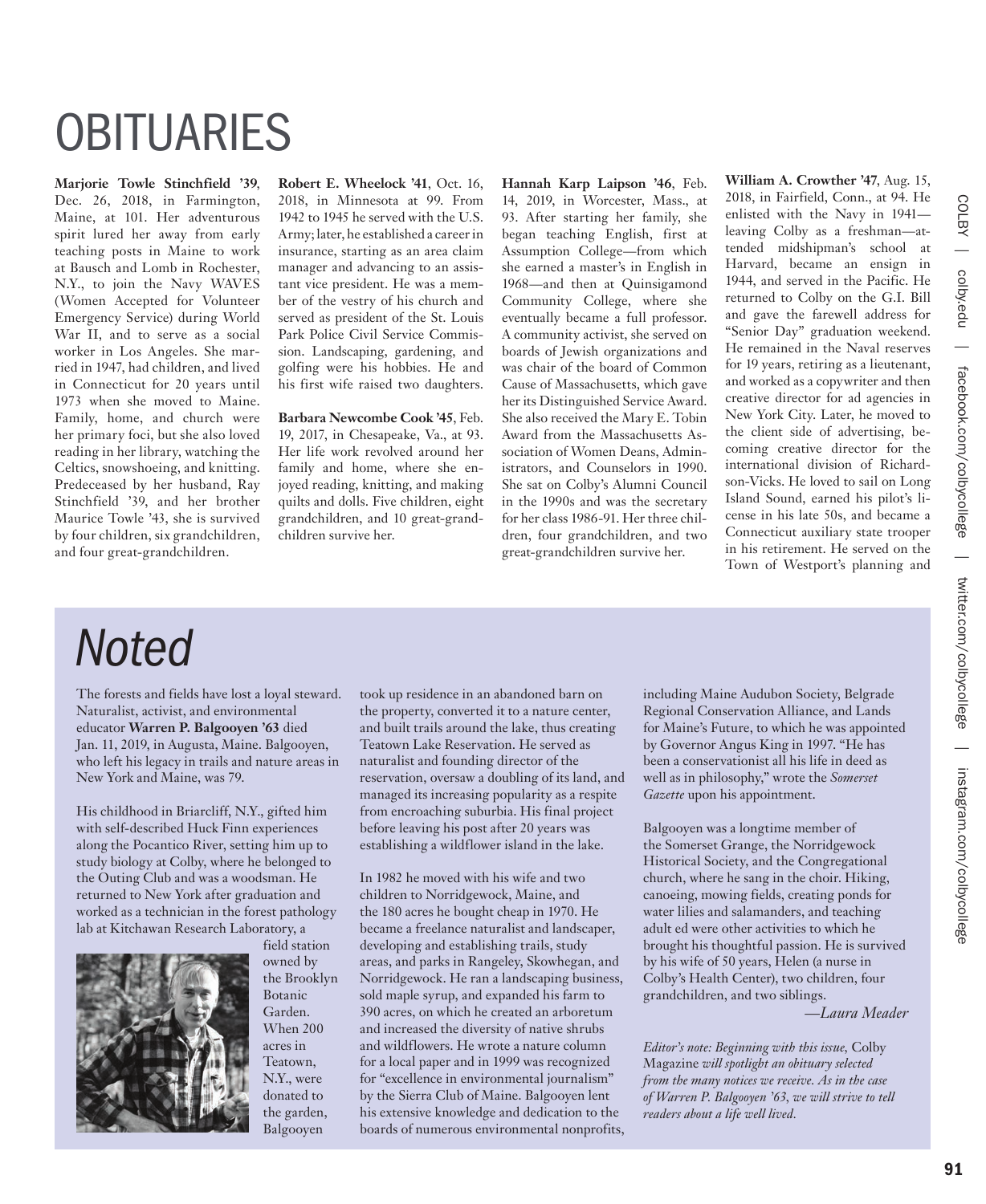zoning commission for nine years, including time as vice chair. He is survived by his wife of nearly 70 years, Alice, three daughters, and four grandchildren, including James F. Manning '17.

**Calvin M. Dolan '47**, April 30, 2017, in Audubon, Pa., at 92. An Eagle Scout, he came to Colby on a track scholarship but left in 1943 to enlist with the Navy, serving as a naval officer in the South Pacific during World War II. After graduating from Colby, he became a chemist and worked for General Electric's aerospace division, where he was credited with numerous inventions and applications for heat shields on NASA reentry vehicles during the Mercury and Gemini years. Later, he earned a teaching certificate and taught chemistry. He enjoyed traveling, completing the *New York Times* crossword puzzle, gardening, and creating bas-relief carvings from slate. Four children, eight grandchildren, and five great-grandchildren survive him.

**Margaret Horsch Lightbody '48**, Nov. 10, 2018, in Dover-Foxcroft, Maine, at 92. She worked briefly as a social worker before adopting children and dedicating herself to her home and family. She was active in her community and became a master gardener. When her husband retired, they traveled globally. Predeceased by her husband of 61 years, Charles '48, she is survived by two children, five grandchildren, and two great-grandchildren.

**Ruth Barron Lunder '48**, Oct. 4, 2018, in Swampscott, Mass., at 91. Family and home were her life's primary focus. She also enjoyed reading, music, and dance, particularly the jitterbug. Predeceased by her brothers Edward Barron '29 and Leo Barron '35 and cousins Edith Barron '38, Irving Ward '39, Hanna Levine Schussheim '48, and Sumner Levine '53, she is survived by three children, nine grandchildren, four great-grandchildren, and extended family, including cousins Burt Silberstein '49 and Peter '56 and Paula Lunder.

**Virginia Brackley Piccirillo '48,**  Jan. 30, 2019, at 91. She proudly dedicated her life to raising 14 children, making a home, gardening to feed her family, and knitting almost constantly. She welcomed visitors, greeted people with an open hand, and shared vegetables and preserves. Traveling and square dancing were other pleasures. Survivors include her husband of 69 years, Vito, 13 children, 32 grandchildren, and dozens of great-grandchildren.

**Elaine Noyes Cella '49**, Nov. 26, 2018, in Portland, Maine, at 91. She worked for the State of Maine as a social worker before becoming a full-time mother and homemaker. Later in life, she was a partner in a Portland antiquarian bookstore, where she specialized in children's books. She enjoyed music, art, dancing, and writing poetry. In 1961 her poem "No Longer Alone" won third prize in a poetry contest sponsored by Beta Sigma Phi. Four children, three grandchildren, and a brother survive her.

**Urban R. "Bud" Nannig '49**, Feb. 25, 2019, in North Kingstown, R.I., at 91. After a brief stint in the U.S. Army, he returned to Rhode Island, where he worked for Chemical Products and eventually founded Development Associates in 1974. An avid sailor and longtime member of Wickford Yacht Club, he cruised extensively and raced in both summer and winter—frostbiting—in his boats, all named *Alchemist*. He also served as president of the Rhode Island house museum Smith's Castle. He is survived by four children, including Douglas '77, nine grandchildren, and six great-grandchildren.

**Lucile Farnham Sturtevant '49**, Jan. 12, 2019, in Mansfield, Mass., at 91. She extended her role as mother and homemaker into her community through her work as a substitute teacher, a trustee of the Medfield (Mass.) Memorial Library, and a member of the board of the local League of Women Voters. She served on Colby's Alumni Council in the 1970s and '80s, and was president of the South Central Massachusetts Colby Alumnae Association until 1991. Predeceased by her siblings Frank Farnham '40 and Lydia Farnham Johnson '40, she is survived by her husband of 68 years, Richard, a son, three grandchildren, and three great-grandchildren.

**Richard M. Nemrow '51**, Feb. 2, 2019, in Brunswick, Maine, at 89. Following service with the Army during the Korean Conflict, he worked in his family's merchandise business and then became a realtor, restoring old and historic buildings in Boston and mid-coast Maine. Civically active, he was president of the Neighborhood Association of the Back Bay and, as an advocate of responsible urban planning, he belonged to Citizens for a Better New England Life. He served as treasurer on the board of Boston's Learning Project, from which he received an honorary degree in 2001. Later, as a Maine resident, he was a silent partner in the restaurant Lincoln 22 and served on boards for Cundy Harbor's Holbrook Foundation and the Brunswick Civic Association. Survivors include his wife, Ann, six children, and eight grandchildren.

**Robert E. Sanson '51**, March 13, 2018, in Naples, Fla., at 90. He served with the U.S. Army prior to enrolling at Colby, stayed in Waterville for two years, then transferred to Cornell University. He became vice president and treasurer of Henry E. Sanson and Sons Inc. In retirement, he volunteered at a local hospital, supported area organizations, and played tennis. Two daughters, four grandchildren, and three great-grandchildren survive him.

**George D. Wasserberger '51**, Oct. 5, 2018, in Naples, Fla., at 89. He enlisted in Army Officer Candidate School and served in Korea as a second lieutenant in the Medical Corps. A businessman, he co-owned Mark Cross, an American leather goods company, for 38 years and became its CEO, expanding the company to national prominence and establishing a wholesale division. He also worked with Chrysler's Lee Iacocca to introduce Mark Cross interiors to the Le Baron line. His children, Stephen and Leah, three grandchildren, a great-grandson, and his sister survive him.

**John E. Douglass '52**, Feb. 24, 2019, in Glastonbury, Conn., at 90. He served in Korea as a captain with the U.S. Marine Corps and later pursued a career as a bond broker for American Securities in Hartford. Sports, gardening, and time outdoors, especially on Cape Cod, brought him pleasure. Predeceased by his wife, Janet Leslie Douglass '52, he is survived by two children and five grandsons.

**George W. Fraser '52**, Feb. 12, 2019, in Cape Charles, Va., at 92. Born in Canada, he immigrated to the United States in 1928. A veteran of World War II, he served in the Army at Walter Reed Hospital. He went on to work in insurance.

**Paul J. Jabar '52**, Nov. 17, 2018, in Augusta, Maine, at 88. An Army veteran from the Korean War, he earned a master's from the University of Maine, taught and coached basketball at Searsport (Maine) High School, and then graduated from medical school at the University of Vermont. He practiced in Augusta as an ear, nose, and throat specialist and surgeon for 25 years. He was an avid sports fan who loved Monday Night Football; he savored time with his extended family; and he enjoyed fishing, dancing, and music. Predeceased by his brother Herbert '52, he is survived by four daughters, four grandchildren, and five siblings, including John '52, Norman '52, Anthony '54, and Joseph '68.

**Jean Remington McCaffery '52**, Nov. 30, 2018, in Chelmsford, Mass., at 88. She earned her bachelor's from Simmons College, married, and started her life as a mother and homemaker. An active community volunteer, she served in leadership roles, notably as trustee for Lowell General Hospital and as the first elected female senior warden of her church. In 1980 she graduated from Williams College School of Banking and began a 22-year career as a bank trust officer. Her passions were traveling and skiing. Survivors include her three sons, including Steven Mansfield '82, seven grandchildren, three step-grandchildren, three great-grandchildren, and a sister.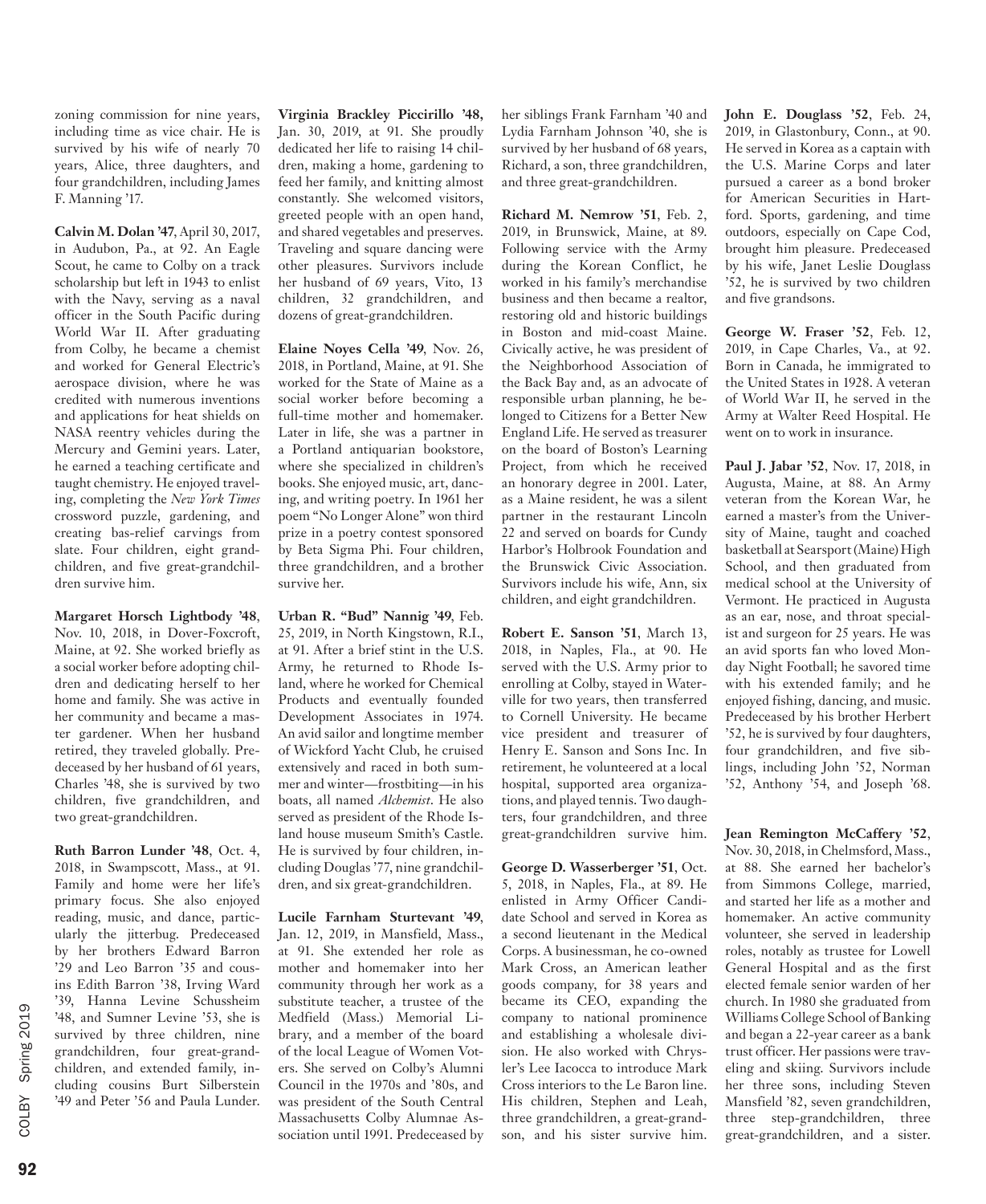**Suzanne Webster '52**, Oct. 25, 2018, in Manchester, N.H., at 88. She earned an M.L.S. degree from Simmons College and worked as a librarian specializing in young adult literature at the New York City Public Library. She took time off to raise her children and then became librarian for the Goffstown (N.H.) High School until she retired in 1983. Traveling, volunteering with the Literacy Volunteers of America, and taking lifelong learning classes kept her busy in retirement. Survivors include two children.

**Raymond L. Maxwell '53**, Sept. 30, 2018, in Portland, Ore., at 87. He worked as a radio announcer in Maine, Massachusetts, and Arizona. He and his wife, Margaret, raised a daughter, Brenda.

**Nancy Twaddle Meserve '53**, April 27, 2018, in Kennebunk, Maine, at 85. Initially a housewife and mother, she became a schoolteacher, who, in 1973, earned a master's in education from the University of Maine, Portland-Gorham. She taught third grade in Auburn, Maine, until she moved to Kennebunk, where she and her husband owned and operated Meserve's Market. She served on the board of the Gard W. Twaddle Nurses Fund and, in her free time, enjoyed bird watching. Survivors include her husband of 64 years, Robert, four children, nine grandchildren, and seven great-grandchildren.

**J. Robert Alpert '54**, Oct. 17, 2018, in Dallas, Texas, at 86. He served as a first lieutenant in the Air Force, where he flew the T-33, and was discharged in 1957. He launched his banking career soon after; by 1965 he was managing his own portfolio of companies and served as CEO of the Alpert Companies, where he invested in banking, finance, real estate, and entertainment around the world with a focus later in life on innovative technology and employment. He was knighted by King Carl Gustaf of Sweden for his service as the Honorary Consul of Sweden-Dallas and received the Polar Star in 1997 from the king. He served on numerous boards as a director, was a founding member of the Dallas Museum of Art, and

left a legacy of entrepreneurship. An avid golfer and tennis player, he helped spearhead a project that led to the remodeling of Sweden's old Skansek Hotel into a modern conference center that hosts the Swedish Open. A Colby trustee from 1982 to 1986, he established the J. Robert Alpert Fund in 1986, served as an overseer, and in 2008 was named trustee emeritus. Survivors include his wife, Sidsel, three children, and six grandchildren.

**William F. Edson Jr. '54**, Jan. 27, 2019, in Newbury Park, Calif., at 86. He earned his B.S.E.E. from Northeastern University in 1959 after serving two years in the U.S. Marine Corps. In 1961 he started working for North American Aviation/ Rockwell and went on to become manager of the Apollo Test Operations, manager/director of engineering and launch teams for the space shuttle, and manager of the space station electrical power system, dividing his time between California and Cape Canaveral, Fla., until he retired in 1996. He worked as a consultant in retirement, including for NASA on Project Constellation. Golfing, coaching community basketball and high school softball, and growing fruit trees and roses brought him great pleasure. He enjoyed traveling internationally, and he was a loyal UCLA Bruins fan. He is survived by his wife of 62 years, Rosemary "Penny" Thresher Edson '54, three children, four grandchildren, two great-grandchildren, and three sisters.

**Carolyn Perron Hennig '54**, Nov. 29, 2018, in Kennebunkport, Maine, at 86. Home and family were her priorities until 1972, when she began working in social services at a local hospital. She earned an M.S.W. degree in 1979 and worked as a clinical social worker at Trinity Mental Health in Framingham, Mass., until she retired. She was engaged with her church, the Kennebunk River Club, and the Seacoast Garden Club of Kennebunkport, where she served as president. Her husband of 64 years, William '52, two children, two grandchildren, a great-granddaughter, and a sister survive her.

**Harriet Sears Fraser '55**, Feb. 25, 2019, in Yarmouth, Maine, at 85. Her career, beyond her dedication to her family, was spent helping children with learning disabilities. Her work started in 1965 when she earned a certificate in the Gillingham Method to work with dyslexic children, continued at Brookline High School, and culminated when she earned a master's in education from Lesley College in 1981. In retirement, she worked as an ESL teacher for immigrants in Maine. She loved classical music, followed current events, savored fiction, and delighted in conversation. Predeceased by her brother, Benjamin Sears '52, she is survived by three children, including Jonathan '82, her sister-in-law, Nancy Ricker Sears '50, three grandchildren, and extended family, including nieces Jennifer Sears Supple '81 and Rebecca Sears Cleary '87 and nephew Charles Cleary '86.

**Frederick "Rick" M. Ives III '55,**  Feb. 15, 2019, in Rockport, Mass., at 85. After Colby, he served in the Army as a chaplain's assistant in Hannu, Germany. He started teaching history at Rockport High School in 1958 and served as department chair—his specialties were Abraham Lincoln, the Civil War, and America in the '20s and '30s. Many attributed their lifelong love of reading to him. Rich earned an M.Ed. from Salem State College in 1965, and he loved reading, swimming the circumference of the local quarry, and the piano, which he played at weddings, parties, and solo in restaurants. Survivors include his wife of 63 years, Nancy Perron Ives '55; four children, including Geoffrey '81 and his wife, Barbi Fallows Ives '82; eight grandchildren; and two brothers, including Philip Ives '57.

**Payson F. Sawyer '55,** March 20, 2019, in Portland, Maine, at 86. His first job post-Colby was in sales with Hanes Knitting Company, where he earned salesman of the year after getting actress Grace Kelly to model Hanes's ski pajamas. He later used his entrepreneurial skills to start several businesses, including the Birthday Warehouse—an indoor amusement park—and the bookstore Scrooge

and Marley. A larger-than-life figure, he was an avid reader and writer, a sports enthusiast with a penchant for golf, and a lover of dogs. Survivors include five children, a brother, and seven grandchildren.

**Barbara Kearns Younghanse '55**,

March 20, 2018, in Venice, Fla., at 84. Following her graduation from Colby, she worked for the Central Intelligence Agency doing research, serving two years in Japan and three in Washington, D.C. She lived in Honolulu for 10 years while raising her son, then moved to Poughkeepsie, N.Y., where she worked for the vice president of Vassar College and the president of Marist College. Barbara retired in Florida, discovering new interests in piloting a Cessna 150 and a Piper Cherokee, sailing a 27-foot Catalina, and exploring the U.S. in a travel trailer. Her son, Steve, two granddaughters, and a sister survive her.

**Janine King Greene '56**, Sept. 25, 2018, in Marlborough, Conn., at 84. She graduated from Colby and became an airline attendant for Eastern Airlines, flying first on pioneering shuttles along the East Coast and then traveling the world. She married in 1969, started a family, and poured herself into volunteer activities such as the Girl Scouts and bell choir. She was an avid tennis player, runner, and golfer, kept abreast of current issues, and loved debating politics. Described as a true social butterfly, strong-willed, and an independent thinker, she was at home at cocktail parties and bridge games. Her son and daughter, three grandchildren, and a brother survive her.

**Richard S. Hellawell Sr. '56**, Nov. 30, 2018, in Jupiter, Fla., at 84. A veteran with the U.S. Army, he built a career in the auto industry. He started as an accountant at Cadillac Automobile Company in Boston in 1960 and was vice president and general manager by 1971. He later opened Hellawell Cadillac Oldsmobile in The Berkshires. A philanthropist and humanitarian, he supported a mission church in Delray Beach and the Hanley Hazelden Foundation. He also played golf and rooted for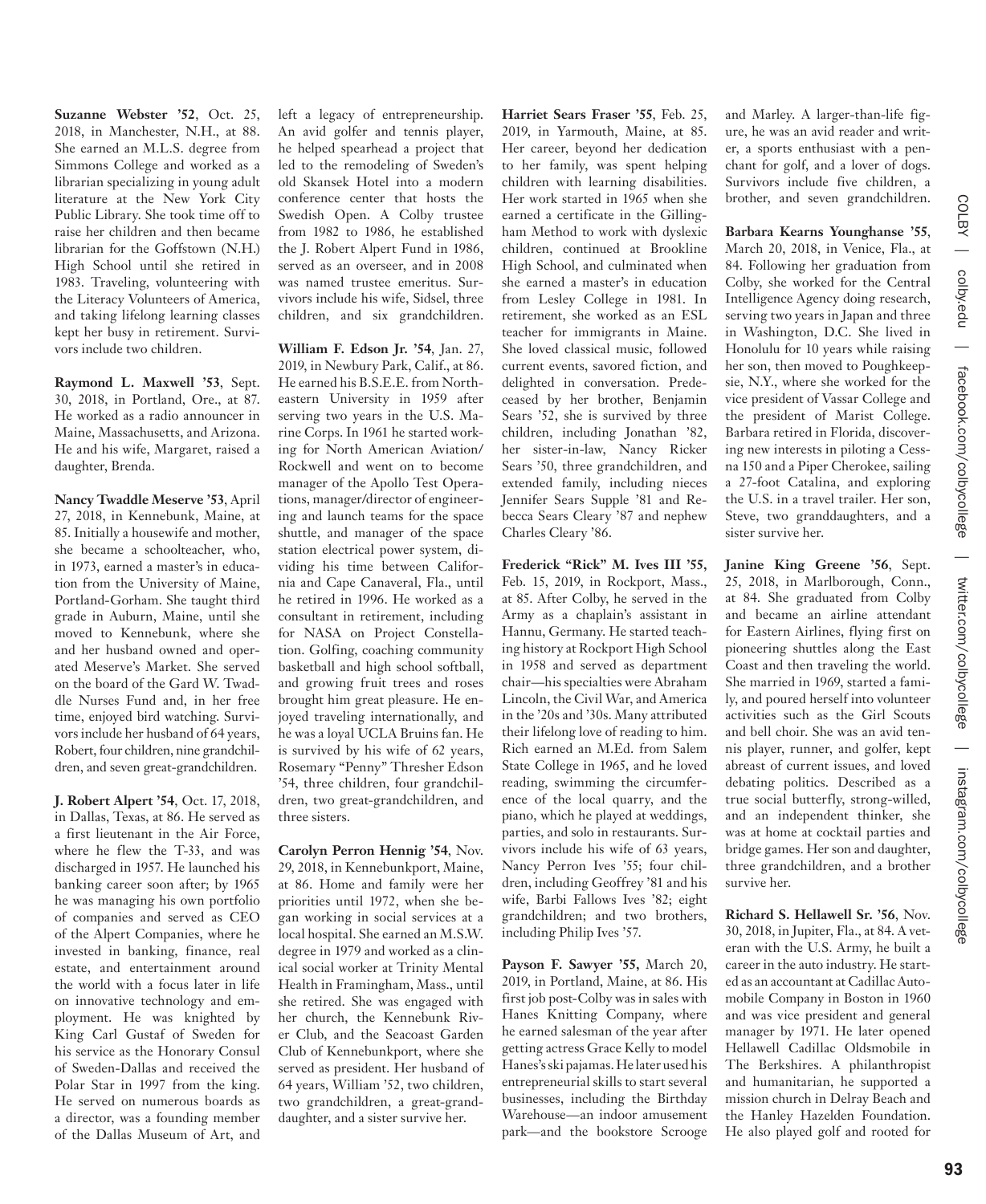New England sports teams. Survivors include his wife of 61 years, Patricia, two daughters, and a brother.

**John W. Cameron '57**, Oct. 11, 2018, in Hudson, Wis., at 81. An educator, he began teaching at Marshfield (Mass.) High School before moving to Holderness School, where he taught English and served as department chair. He then went on to Dana Hall School (Wellesley, Mass.), where he led the English department until he retired in 2004. Along the way, he earned a master's in English from Wesleyan University in 1968, was a Fulbright Teaching Fellow at Eltham College in England, and was a Klingenstein Fellow at Columbia University for a year. He loved the written, spoken, and sung word; received honors domestically and internationally, and took pride in the efforts and success of his students. Survivors include his wife, Judith, three children, including Christopher Cameron '82 and Heather Cameron Ploen '87, three grandchildren, and a brother.

**James H. Marchbank '57**, Feb. 10, 2019, in Silver Spring, Md., at 83. He served in the Army Reserves and then earned an M.B.A. from American University in 1964. Survivors include his wife, Nancy Hansen Marchbank '57, two sons, and three grandchildren.

**Stanley K. Mathieu '57**, Nov. 24, 2018, in Winslow, Maine, at 83. He earned two master's degrees at the University of Maine, and he also studied at Bowdoin College. He served in the U.S. Air Force and belonged to the 101st Maine Air National Guard, retiring as major after 27 years of active and reserve duty service. He taught history and French, was a guidance counselor, and served as director of adult education in the Waterville School Department. Summers were spent remodeling and building homes, and in 1989 his construction company rebuilt Central Maine's Fort Halifax. He served as president of a local credit union and as general manager of Waterville's Pine Ridge Golf Course, and for 40 years he officiated local football and basketball games. He earned the designation of "life master" bridge player. Prede-

ceased by his first wife, Mary Story Mathieu '58, he is survived by wife Janice Mathieu, her eight children, and his five siblings.

**Charles S. Smith '57**, March 8, 2019, in Cambridge, Mass., at 83. He worked in advertising and real estate, starting in the 1960s in New York City then moving to Boston, where he founded Charles Smith Associates, which specialized in historic home renovations. Later, he joined Hammond Real Estate as a broker. He was a golfer and yachtsman, and he served as a trustee of the Cambridge Historical Society. A niece and nephew survive him.

**Warren K. Judd '58**, Dec. 14, 2018, in Tavares, Fla., at 83. Following service in the Army for two years after Colby, he established a career at Aetna Life and Casualty, working in annuity and pension operations. Retiring in Florida in 1993, he focused on his golf handicap. He is survived by his wife of 59 years, Kathleen, four children, and a grandson.

**Constance Rockwell Ward '58**, Jan. 13, 2019, in Portsmouth, N.H., at 81. After starting her family, she earned her bachelor's from the University of New Hampshire in 1969. An educator of young children, she owned and operated a preschool in Portsmouth for many years, and later she volunteered in a migrant community in Florida (where she wintered) for a reading program for almost 20 years. A grant allowed her to establish enrichment programs at childcare centers and elementary schools there, earning her accolades and a key to the city of Barefoot Bay. She also enjoyed reading, knitting, and doing puzzles. Survivors include her husband of 62 years, Warren, three children, six grandchildren, and two brothers.

**William R. Barnett '59**, March 17, 2019, in Springfield, Mass., at 81. He earned a master's from Boston University, where he taught history for a period before establishing a career in insurance and loss control management. At the same time, he was a public servant, serving, for example, on the Hampshire County Council of Government and Belchertown Board of Selectmen. In 1993 he was elected town clerk of Belchertown, a position he held until he retired in 2014. Bill was also a Mason who held offices such as district deputy grand master; he also received two distinguished service awards. He was active with six lodges at the time of his death. Survivors include his wife, Sharon, and two children, including Tamara '97.

**Bruce L. MacDonald '59**, Dec. 14, 2018, in Rock Hill, S.C., at 82. After earning a certificate in French at the University of Strasbourg in 1960, he started a career teaching high school French and Latin. He earned a master's in education from Northeastern University in 1968 and later started negotiating contracts for teachers' unions across the country. Bruce moved to South Carolina in the early 1990s and worked at the *Lancaster News*, retiring as head of circulation. Traveling and watching sports were his favorite pastimes. His daughter, Heather, and a sister survive him.

**Robert A. Sargent '59**, March 25, 2019, in Shrewsbury, Mass., at 82. A talented athlete, he was recruited by the Washington Redskins in 1959 but football didn't define his life. He became a salesman for ANACOMP Corporation, served the Town of Shrewsbury as a call firefighter and as a special police officer, and was a third degree Mason. He stood tall at 6'6" and had a big personality to match, performing as a clown for community events and serving as a greeter at Shrewsbury High School. He made more than 350 donations to the American Red Cross's apheresis program, and he enjoyed fishing and boating. Three children, a brother, nine grandchildren, six great-grandchildren, and one great-great-grandchild survive him.

**Marius "Matt" A. Gache '60**, March 6, 2019, in Pace, Fla., at 81. He joined the Navy in December 1960, served in Vietnam, and became a naval aviator, serving for 22 years and earning the Distinguished Flying Cross Air Medal, Navy Commendation Medal with Combat V, and other military awards. Matt later became a flight simulator instructor at Whiting Field in Florida. He attended the Methodist church,

enjoyed reading, and played the trumpet, piano, and bagpipes. His two children, a stepdaughter, and two grandchildren survive him.

**Kenneth E. Wilson Jr. '60**, Jan. 14, 2019, in Rockland, Maine, at 81. He received a J.D. from Boston University School of Law in 1963 and joined his father's law practice in Hyannis, Mass. Ken later moved to Maine, where he worked for MBNA in Belfast in sales. He served as chair of Colby's Alumni Council from 1970 to 1972 and was president of the Alumni Club of Southeastern Massachusetts 1972-74. He loved fly-fishing on the Miramichi River and spending time with his family and friends at his cabin on the St. Croix River in Canada. Survivors include his wife, Betty, two daughters, a son, four grandchildren, and his two brothers, John M. '63 and Jim '67.

**Anne Larkin Connolly '61**, Oct. 16, 2018, in Carlisle, Pa., at 79. She was a flight attendant for Pan American until she married in 1969 and became a military wife. Throughout her family's many moves domestically and internationally, she mentored and guided officers' wives groups and volunteered in every community. Her son, Christopher, a granddaughter, and her sister, Ellen Larkin Grisanti '63, survive her.

**Gene Paul Keddy '61**, July 3, 2018, in Mountville, Pa., at 78. He earned an M.B.A. from Rutgers University, which fueled his career path from accountant to financial advisor to CPA to a licensed broker. Active with local organizations such as the Rotary Club, Gene also loved tennis, played bridge, and engaged in singing and dancing. He is survived by his wife of 53 years, Lourdes Cecelia "Chari," a daughter, two grandchildren, and three siblings, including James Keddy '58.

**J. Paul Whitehead Jr. '61**, Sept. 27, 2018, in Venice, Fla., at 79. He served as a captain in the Air Force 1961-65, earning his pilot wings in 1962. As a civilian, he worked for Delta Airlines as a commercial aircraft pilot. Survivors include his wife, Joan, two children, five grandchildren, and a sister.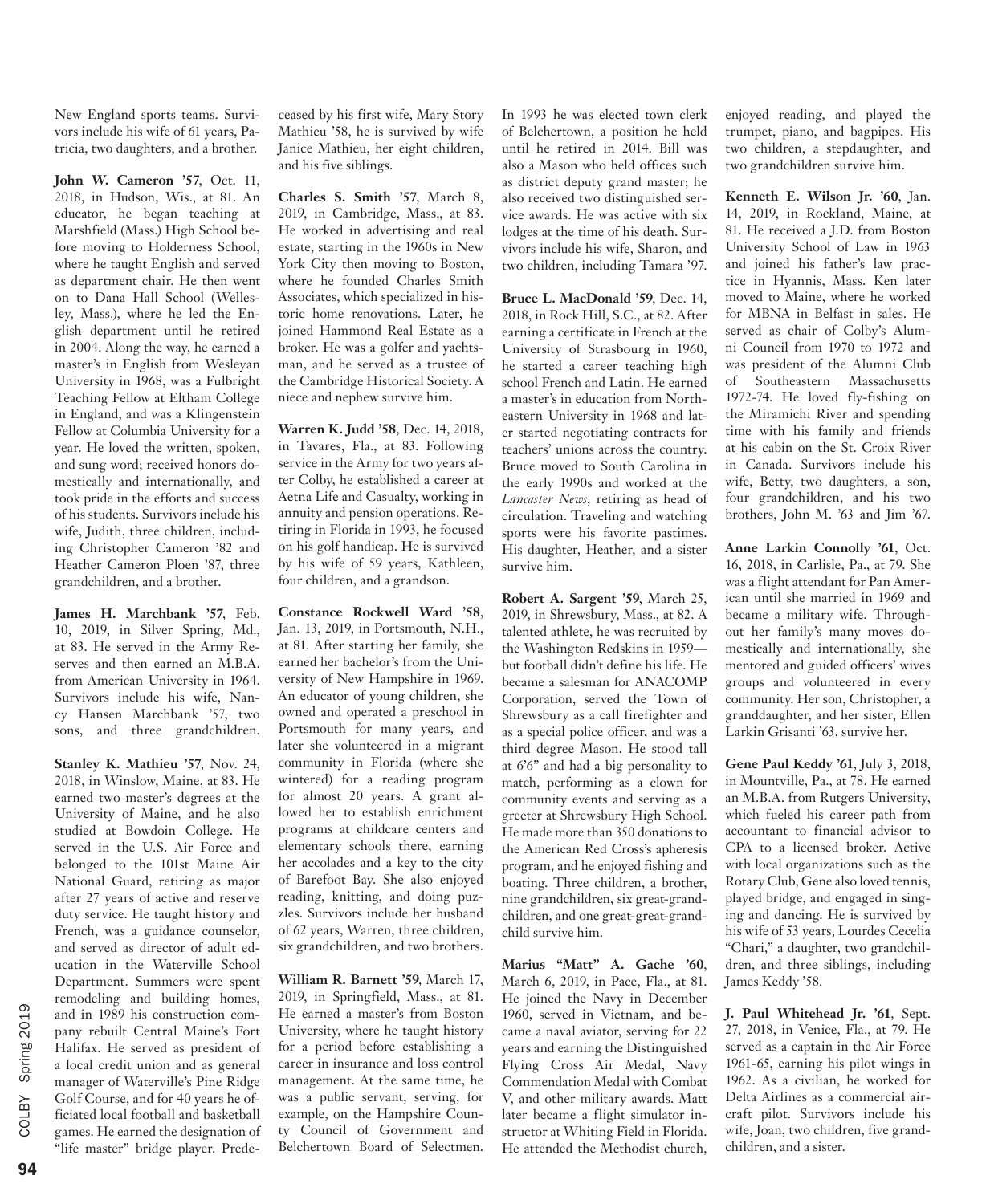**Malcolm F. MacLean III '62**, Dec. 9, 2018, in Los Angeles, Calif., at 79. After two years with the U.S. Army, he enrolled at the New England School of Law, where he earned his J.D. in 1967. He went on to a 40-year career in law and made partner at a firm in Peabody, Mass. He was active in bar association projects and served as president of the Essex County Bar Association 1994-96. His community benefited from his leadership in educational, medical, and civic organizations, and he was proud to be the 22nd chieftain of the MacLeans of Kingairloch. He loved the ocean and throwing balls to his grandchildren. Malcolm is survived by his wife of 53 years, Deborah, a son, nine grandchildren, and a sister. **Warren P. Balgooyen '63**, Jan. 11,

2019, in Augusta, Maine, at 79. An environmental educator, he left his legacy in the form of trails and nature areas in New York and Maine. Read his full obituary in the "Noted" section on page 91.

**Lillian J. Waugh '63**, Oct. 8, 2018, in Morgantown, W.V., at 77. A musician, women's rights advocate, linguist, and yogini, she earned two advanced degrees in history: an M.A. from Bowling Green State University and a Ph.D. from the University of Massachusetts-Amherst. She cofounded West Virginia's first rape and domestic violence crisis shelter and was instrumental in building the University of West Virginia women's and gender studies program. She won a Mary Catherine Buswell Award for her leadership on the WVU Women's Centenary project in 1991. A lifelong cellist, she held the first chair with the WVU Community Arts Orchestra, and she practiced yoga faithfully while helping students with theirs. Predeceased by her father, Robert M. Waugh '27, she is survived by her husband of 46 years, David Yelton, two sisters, including her twin Lucille Waugh '63, her daughter, and her granddaughter.

**Cynthia Smith Whitaker '63**, June 28, 2018, in New London, N.H., at 76. She earned a master's in education from Southern Connecticut State University in 1968, going on to teach primary school in Watertown, Conn. In 1993, she was named Watertown Teacher of the Year. She sang in the Watertown Chorale and was a faithful member of her Methodist church. Summers were spent on Lake Sunapee, N.H., where she partook in boating, early morning swimming, baking, and hosting visitors on the porch. Four children, 12 grandchildren, and two sisters survive her.

**Nancy Mitchell Miner '64**, Nov. 8, 2018, in Hopkinton, N.H., at 76. She had many interests focused around home and community: gardening—joining garden clubs and working in the garden department for Home Depot for more than 20 years; animals—raising puppies for Guiding Eyes for the Blind and being involved with a pony club; and sewing—creating historically accurate clothing for living history groups. She also belonged to the Hopkinton Historical Society and volunteered for a woman's club. Survivors include her husband of 52 years, Norman Miner '65, two sons, five grandchildren, two sisters, and extended family, including her niece Rebecca Downing Tynan '01.

**John F. Decker '65**, Feb. 21, 2019, in Worcester, Mass., at 75. He left Colby the fall of his sophomore year following a car accident in Vassalboro, Maine. He went on to earn a bachelor's in finance from Boston University and a master's in sports administration from Ohio University. He used his education working in his family business, Midland Supply, and as a youth basketball coach. Survivors include his brother, Thomas, cousins, and nieces and nephews.

**Barry G. Botelho '67**, summer 2018, at 73. He served in the U.S. Air Force for two years after Colby and then earned an M.B.A. from Boston University in 1970. His career involved positions with Xerox Corporation in New York and London and as controller of Mira Lanza, Italy's leading detergent manufacturer. He then served as director of planning and business analysis at Barilla S.P.A., an Italian food subsidiary in Italy. He is survived by his wife, Lena.

**Christopher B. Curley '67**, Sept. 12, 2018, in Worcester, Mass., at 73.

He worked in business, starting as manager of the MTA Credit Union and eventually becoming president of the Waterford Corporation. He was a sailor and storyteller, helped anyone needing assistance, and enjoyed golfing with friends. His wife, Arlene, three children, and several grandkids survive him.

**Walter W. Greist '68**, March 25, 2019, in North Haven, Conn., at 74. Walter spent nearly three years in India with the Peace Corps after Colby, and then he earned a master's in anthropology from the University of Kentucky. He settled in North Haven and established an organic farm, Mill River Valley Gardens, which was New England's first community supported agricultural farm (CSA). Two children, their mother, three grandchildren, and three siblings survive him.

**Richard A. Kenworthy IV '71**, Nov. 18, 2018, in Williamstown, Mass., at 70. The first of his two careers began in 1974 when he graduated from the Culinary Institute of America and became a chef for the Hilton hotel chain. Progressing from banquet to sous chef, he ultimately became executive chef at the Meadowlands, N.J., Hilton. In 1981 he started Catering by Kenworthy and 10 years later opened Amarillo Grill, both in Hartford. His second career began in 2000 when he returned to his love of classics and started teaching Latin and Greek, primarily at the Williams School in New London, Conn. A voracious reader and wordsmith, he did the *New York Times* crossword puzzle daily. Skilled at tennis and squash, he also followed professional hockey and football, and he loved to golf. Survivors include his partner, Patricia Wilk, two children, his former wife, and three brothers.

**J. Ann Williamson '71,** March 10, 2019, in South Burlington, Vt., at 69. After Colby, she traveled and worked abroad for eight years with her friend Nancy Hammar Austin '71, visiting countries in Europe, Africa, and the Middle East. She returned to the U.S. and settled in Vermont, earning a master's in nutrition from UVM and spending the next 27 years as a registered dietician for the State

of Vermont helping families in the WIC Program. In her spare time, she enjoyed alpine skiing and writing stories and poems. Her brother, a niece, and a nephew survive her.

**Cemal Yalinpala '71**, Oct. 13, 2017, in Montréal, Québec, at 69. An economist, he earned a Ph.D. from McGill University, taught for many years at Vanier College in Montréal, and held short appointments at Colby and at Isik University in Istanbul. An activist, he lent his energy to the Vanier College Teachers Association, where he served executive roles, including that of president; the Québec Fédération Autonome du Collégial, which he cofounded; and a movement in Turkey to save endangered sea turtles and fight pollution in Lake Bafa. He possessed formidable culinary skills, was personable, and sought solitude and beauty. Two sisters survive him.

**Michael D. Sullivan '72**, Feb. 28, 2019, in Oxford, Md., at 68. President and founder of AMI Capital, he was a prominent multi-family mortgage banker, growing his business for 20 years until its sale to Wachovia Bank in 2003. In retirement, he became involved with civic and charitable organizations, including the Talbot Preservation Alliance and the Avalon Foundation. He was a conservationist, a traveler, and an outdoorsman who loved to sail, hunt, and fish. Inspired by the loss of his brother in the Vietnam War, he hosted hunting outings on his farm for the Wounded Warrior Project. He served as a Colby Overseer 2005-13, and he endowed three funds at Colby, including the Louise and Tom Sullivan Scholarship Fund, named after his parents, and the Michael D. Sullivan and Jamie Garner Student Research Fund. His wife, Jamie Garner, survives him, along with two grandchildren and a sister.

**Michael J. Strone '74**, Feb. 15, 2019, in Harrison, N.Y., at 65. The law degree he earned in 1978 at Fordham University was put to use at the private law firms for which he worked, at General Electric as their real estate general counsel, and in his private practice. His avocations included collecting antique Japanese art and involving himself in the InCOLBY

colby.edu